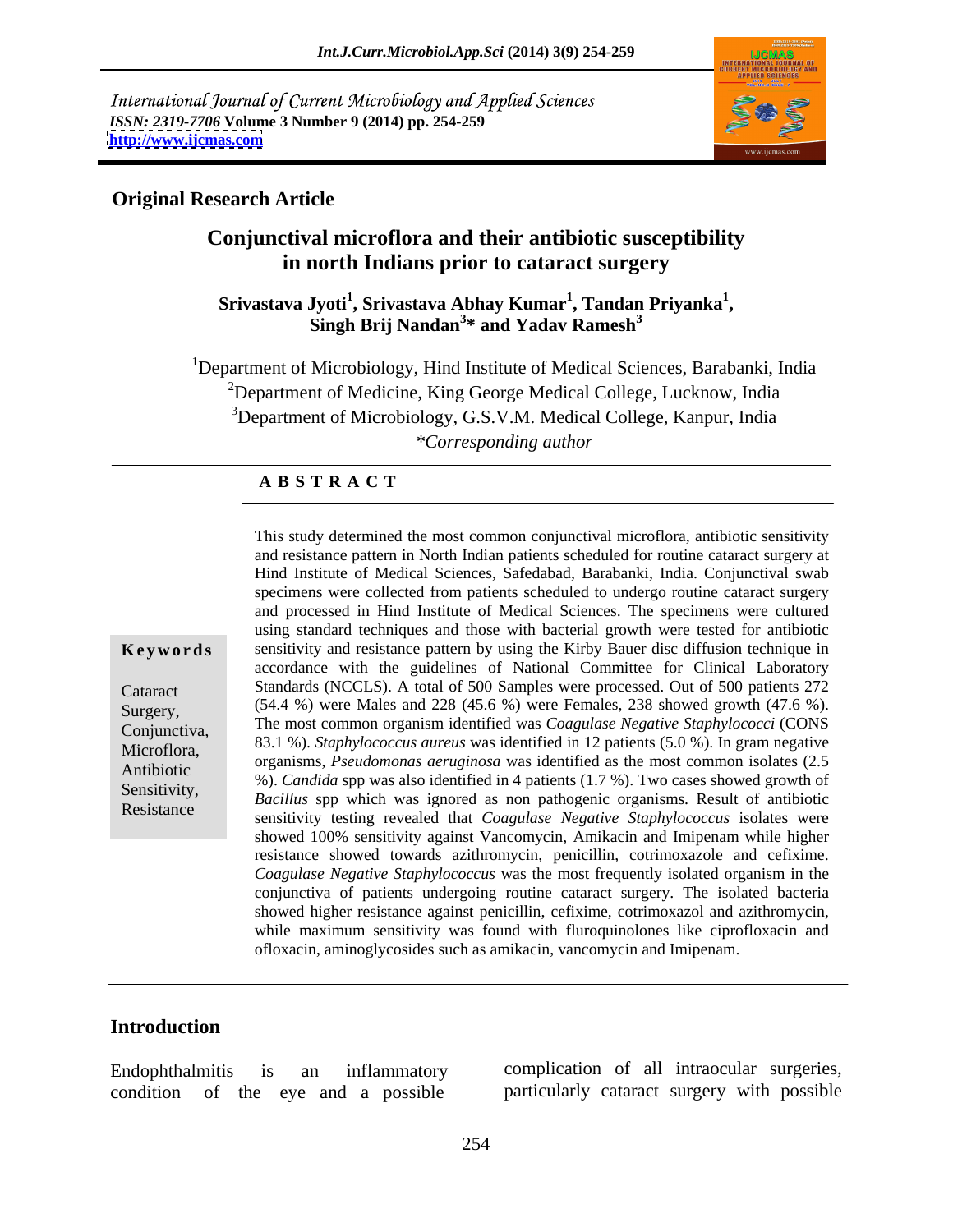loss of vision. Various bacteria and fungi conjunctival microbiota (Ciulla et al., 2002). have been isolated as a cause of Topical antibiotics are commonly prescribed endophthalmitis. Cataract surgery is one of in the preoperative period to possibly reduce the most frequently performed operations in the risk of infections following intraocular the world. The most common source of this surgery. Development of drug resistance complication is patients own conjunctival among ocular pathogens seems to be flora. The existence of bacterial flora in increasing due to many factors. It includes apparently healthy conjunctiva has been reported in several studies suggested that it dosing regimen, misuse of antibiotics for is the commonest source of post operative viral infections, extended duration of therapy infection *Staphylococcus aureus* and thus ophthalmologists must carefully choose *Coagulase Negative Staphylococcus* the antibiotics that are most effective in including *Staphylococcus epidermidis* are important bacteria on the ocular surface the organism found most frequently in the (Fukuda *et al.,* 2002). *Staphylococcus aureus* is one of the most significant pathogen known for causing sporadic antibiotic for prophylaxis of postoperative infection and epidemics. *Staphylococcus aureus* corneal infection results in extensive inflammation and tissue damage. *Coagulase* **Previous** studies have shown that use of Negative Stanbulococci (CONS) are the preoperative prophylactic antibiotic *Negative Staphylococci* (CONS) are the **preparative** prophylactic antibiotic normal ocular surface bacterial flora isolated significantly reduces the number of normal ocular surface bacterial flora isolated from patients undergoing anterior segment intraocular surgeries (Ta *et al.,* 2009). *Staphylococcus epidermidis* is the most laboratory data which identify the causative frequent bectorium in pormal conjunctivel agents and provide antimicrobial frequent bacterium in normal conjunctival

operative method to prevent effective management of keratitis in endophthalmitis, the most common of which is the use of topical antibiotic drops at regular intervals (Ciulla, 2002). Possible source of postoperative ocular infection are the ocular tear film, ocular adnexa, irrigation solutions, surgical instruments, respiratory and skin flora of the surgeon and assistants and operative room air (Höfling-Lima *et al.,* 2002). Once superficial flora enters the eye during the cataract surgery, several of Medical Sciences, india. prophylactic measures are applied to **Sompling** Starile disposable due estimate suppress or limit the growth of these microorganisms, which could lead to endophthalmitis. Thus the use of topical antibiotics before and after cataract surgery is justified as they are efficient in reducing and, sometimes, temporarily eliminating the

conjunctival microbiota (Ciulla *et al.,* 2002). Topical antibiotics are commonly prescribed over use of antibiotics for eye, improper minimizing ocular colonization. Knowing ocular flora and their antibiotic sensitivity may provide a better guide in choosing an endophthalmitis.

flora (Fukuda *et al.*, 2002).<br> **K**nowledge of the microbiological pattern of The ophthalmologist use many pre and post bacterial keratitis will be helpful for Previous studies have shown that use of preoperative prophylactic antibiotic significantly reduces the number of conjunctival bacteria at the time of surgery. Specific therapy should be based on laboratory data which identify the causative agents and provide antimicrobial susceptibility result (Reza *et al.,* 2008). Knowledge of the microbiological pattern of effective management of keratitis in situations where resources are limited.

# **Materials and Methods**

**Specimen:** A total of 500 preoperative conjunctival swabs were obtained from eyes of patient scheduled for routine cataract surgery from North India to be processed in Department of Microbiology Hind Institute of Medical Sciences, India.

**Sampling:** Sterile disposable dry cotton swabs were used to swab the entire surface of the conjunctival cul-de-sac from outer to the inner canthus with special care to avoid lid margins, angels of eye and eye lashes before starting topical antibiotic for at least prior to 72 hours and immediately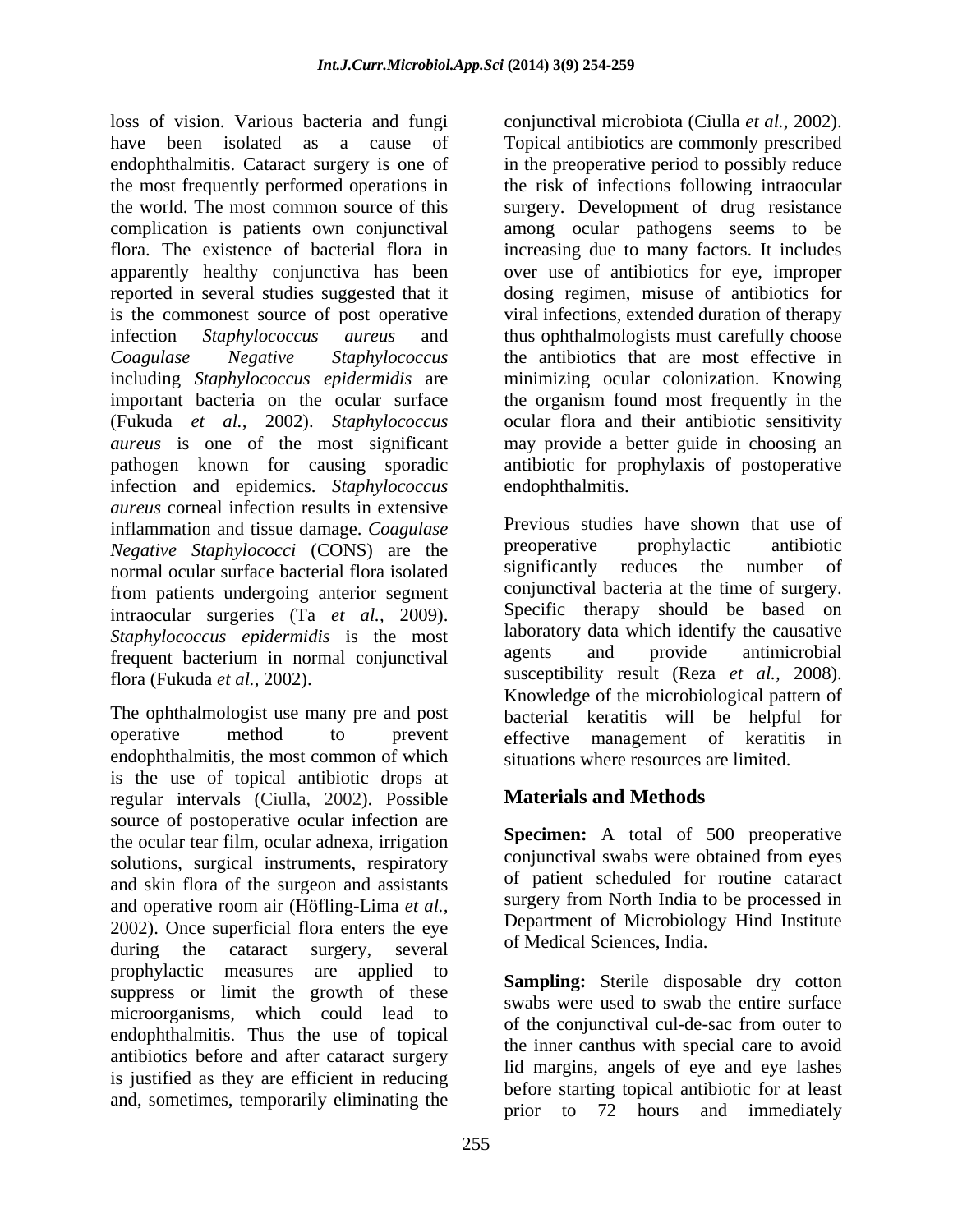transported to the laboratory for processing conjunctival swabs were taken analysed. In bacterial and fungal growth. As the most within three days of incubation thus the identified in  $12$  patients  $(5.0\%)$ . Sabouraud's Dextrose Agar plates were kept

positive culture was identified systematically (Cruickshank *et al.,* 1975). The obtained cultural characters and by using specific Biochemical test for each organism using the

susceptibility testing of positive cultures, a constant a constant a whole showed lower Hinton Agar media was used for antibiotic ofloxaacin, vancomycin, chloramphenicol and imipenam and were used in accordance imipenam, gentamycin and amikacin. with the guidelines of National Committee Antibiotic susceptibility testing for other

A total of 500 patients from whom the

(Haggag *et al.,* 2011). These swabs were this study 272 (54.4%) were males and 228 inoculated into liquid Thioglycolate media (45.6%) were females. No bacterial growth and subculture after 4–6 hrs on blood Agar, was seen in 262 (52.4%) eyes while 238 chocolate Agar, MacConkey Agar and (47.6%) showed growth (Table 1). Out of Sabouraud's Dextrose Agar plates and were 238 positive cultures showing growth, the incubated aerobically at 37ºC for 24 hrs for most common organism identified was ocular fungal growth observed in some cases which was found in 198 patients from a total were appeared on Sabourud's Dextrose Agar of 238 (83.1%). *Staphylococcus aureus* was to be incubated for one week prior declaring patients (2.5%).*Streptococcus viridans*, to be negative for fungal growth. *Candida* spp, *Enterocouus faecalis* was **Identification of the isolated strains:** The *Corynebacterium* spp was identified in 3 organisms were identified by the direct *Klebsiela* spp*, Morexella catarhalis* and smears films using gram stain by their *Proteus mirabilis* was identified in 1 patient was seen in 262 (52.4%) eyes while 238 (47.6%) showed growth (Table 1). Out of CONS (*Coagulase Negative Staphylococci*), identified in 12 patients (5.0%). *Pseudomonas aeruginosa* was identified in 6 identified in 4 patients each (1.7%). patients (1.3%). *Escherschia coli* and *Bacillus* spp in 2 patients each (0.9%). each (0.4%) (Table 2).

standard manual technique (by Chees brough This study showed CONS (*Coagulase*  2000). *Negative Staphylococci*), as the most **Antibiotic sensitivity test of the isolated** study was in confirmation with many of the **bacteria:** For performing antibiotic studies. Results of sensitivity testing for 0.5 MacFarland solution of growth was susceptibility towards penicillin, cefixime prepared and performed by using Kirby - and azithromycin while higher susceptibility Bauer disc diffusion technique. Muller towards vancomycin, imipenam, amikacin, susceptibility testing procedure. The discs of chloramphenicol (Table 3). Antibiotic 11 different antibiotics were obtained from sensitivity for all other bacterial isolates Himedia: penicillin, cefixime, ceftriaxone, showed low susceptibility to penicillin, gentamycin, amikacin, ciprofloxacin, cefixime and azithromycin where as high for Clinically Laboratory Standards bacterial isolates did not include 2 strains of (NCCLS). *Bacillus* spp (0.9%) being considered as non **Results and Discussion** postoperative endophthalmitis is lid and commonly isolated conjunctival flora. This CONS as a whole showed lower followed by gentamycin and susceptibility was observed in vancomycin, imipenam, gentamycin and amikacin. Antibiotic susceptibility testing for other pathogenic organism. The major route of conjunctival bacterial flora enter at the time of operation.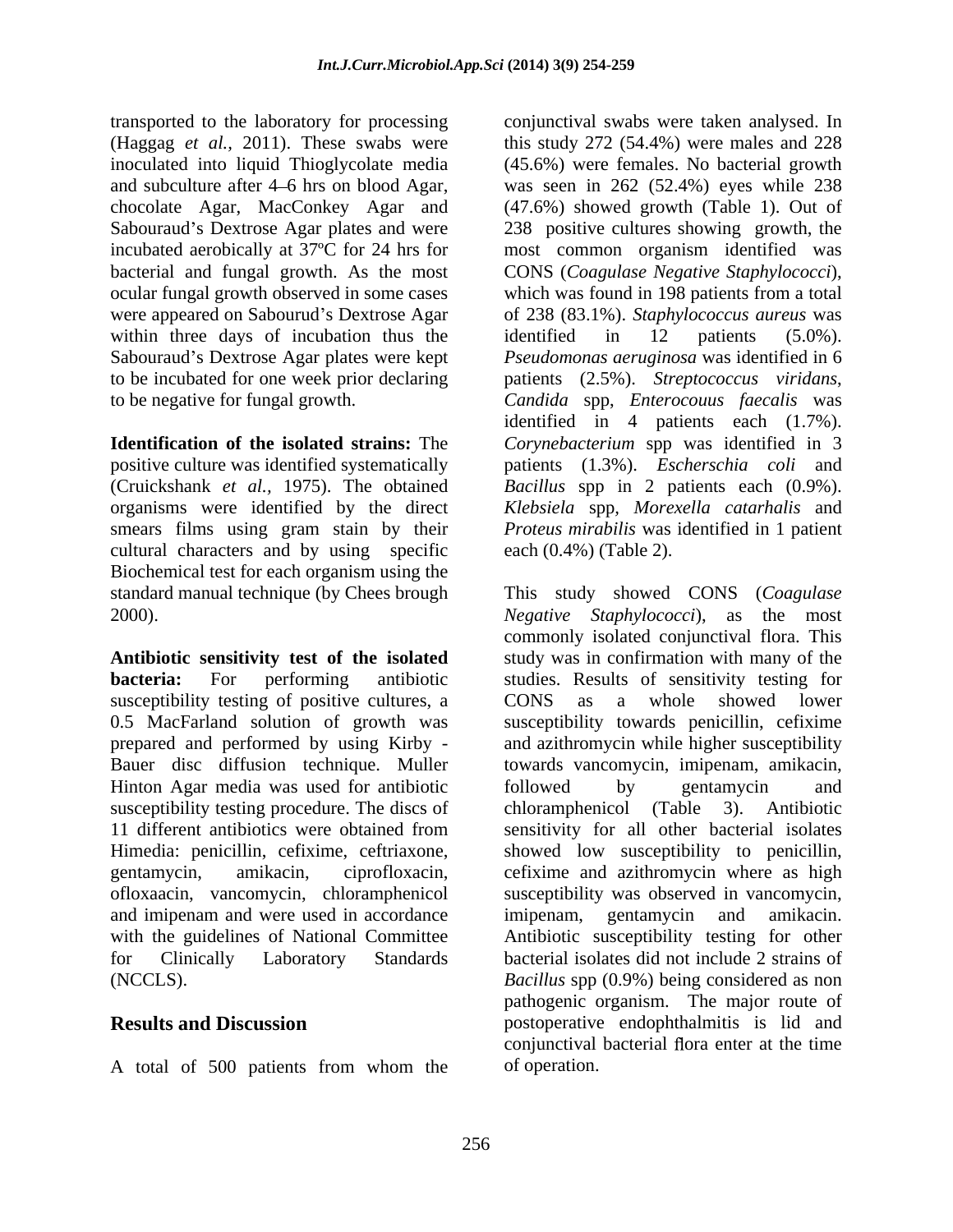### *Int.J.Curr.Microbiol.App.Sci* **(2014) 3(9) 254-259**

### **Table.1** The number of patients with Growth & No Growth

| <b>Number of Patients n</b> =500<br><b>Growth Status</b><br><b>Percentage %</b> |
|---------------------------------------------------------------------------------|
| A) Sterile (No bacterial & fugal growth)                                        |
| B) Microbial growth                                                             |

**Table.2** Identification of Conjunctival isolates in patients undergoing cataract surgery

| S.No. | <b>Microbial Flora</b>             | No of Strains N=238 |         |
|-------|------------------------------------|---------------------|---------|
|       | Coagulase Negatives Staphylococcus | 198                 | 83.1 %  |
|       | Staphylococcus aureus              |                     | 5.0 %   |
|       | Pseudomonas aeruginosa             |                     | $2.5\%$ |
|       | Streptococuus viridians            |                     | $1\%$   |
|       | Candida spp                        |                     | $1.7\%$ |
|       | <i>Enterococuus faecalis</i>       |                     | 1/90    |
|       | Corynebacterium spp                |                     | L 3% I  |
|       |                                    |                     | 0.9%    |
|       | Klebsiella spp                     |                     | 0.4%    |
|       | <i>Bacillus</i>                    |                     | 0.9%    |
|       | Proteus mirabilis                  |                     | 0.4%    |
|       | Morexella catarhalis               |                     | 0.4%    |

**Table.3** Antibiotic susceptibility of *Coagulase Negative Staphyloccoccus* (n=198)

| $\text{Peni}$   $\text{C}$  | Gent |                |        |                  |  | Oflox   Van   Chloram | $\vert$ Cfm $\vert$ Ctr $\vert$ Azit $\vert$ Imp |          |        |                                              |
|-----------------------------|------|----------------|--------|------------------|--|-----------------------|--------------------------------------------------|----------|--------|----------------------------------------------|
| $\vert S\% \vert 66.2$      | 98.0 |                |        | $\overline{C}$   |  | 91.4                  |                                                  | $\Omega$ |        | 100                                          |
| $I\%$ 2.6                   |      |                |        |                  |  | $\sim$ $\sim$         |                                                  |          | $\sim$ |                                              |
| $\mid R\% \mid 31.2 \mid 2$ |      | $\overline{0}$ | $\sim$ | $\sim$<br>$\sim$ |  |                       | $\sim$                                           |          |        | $\sqrt{75}$ 0<br>$\vert$ 4 $\vert$ $\vert$ 0 |

S=sensitive, I=Intermediate, R=Resistant, Peni=Penicillin, Gent=Gentamycin, Ak=Amikacin, Cipr=Ciprofloxacin, Oflox=Ofloxacin, Van=Vancomycin, Chloram=Chloramphenicol, Cfm=Cefixime, Ctr=Ceftriaxone, Azit=Azithromycin, Imp=Imipenam

**Table.4** Antibiotic susceptibility of all bacterial isolates (n=34)

|                                 | Peni Gent   Ak                                     |  |                                |  | $\vert$ Cipr $\vert$ Oflox $\vert$ Van $\vert$ Chloram | $\vert$ Cfm $\vert$ Ctr $\vert$ Azit $\vert$ Imp |                 |                                                       |  |
|---------------------------------|----------------------------------------------------|--|--------------------------------|--|--------------------------------------------------------|--------------------------------------------------|-----------------|-------------------------------------------------------|--|
|                                 | $\vert$ S % $\vert$ 62.0 $\vert$ 90.5 $\vert$ 92.0 |  | $1860$ $190.8$ $196.0$ $186.0$ |  |                                                        | $\sqrt{62}$                                      | $\overline{60}$ | $\overline{\phantom{a}}$ 0.9 $\overline{\phantom{a}}$ |  |
| the contract of the contract of | $1\%$ 8.0                                          |  |                                |  |                                                        |                                                  |                 |                                                       |  |
| $R\%$ 30                        |                                                    |  |                                |  |                                                        |                                                  |                 |                                                       |  |

 S= sensitive, I= Intermediate, R= Resistant, Peni=Penicillin, Gent=Gentamycin, Ak=Amikacin, Cipr=Ciprofloxacin, Oflox=Ofloxacin, Van=Vancomycin, Chloram=Chloramphenicol, Cfm=Cefixime, Ctr=Ceftriaxone, Azit=Azithromycin, Imp=Imipenam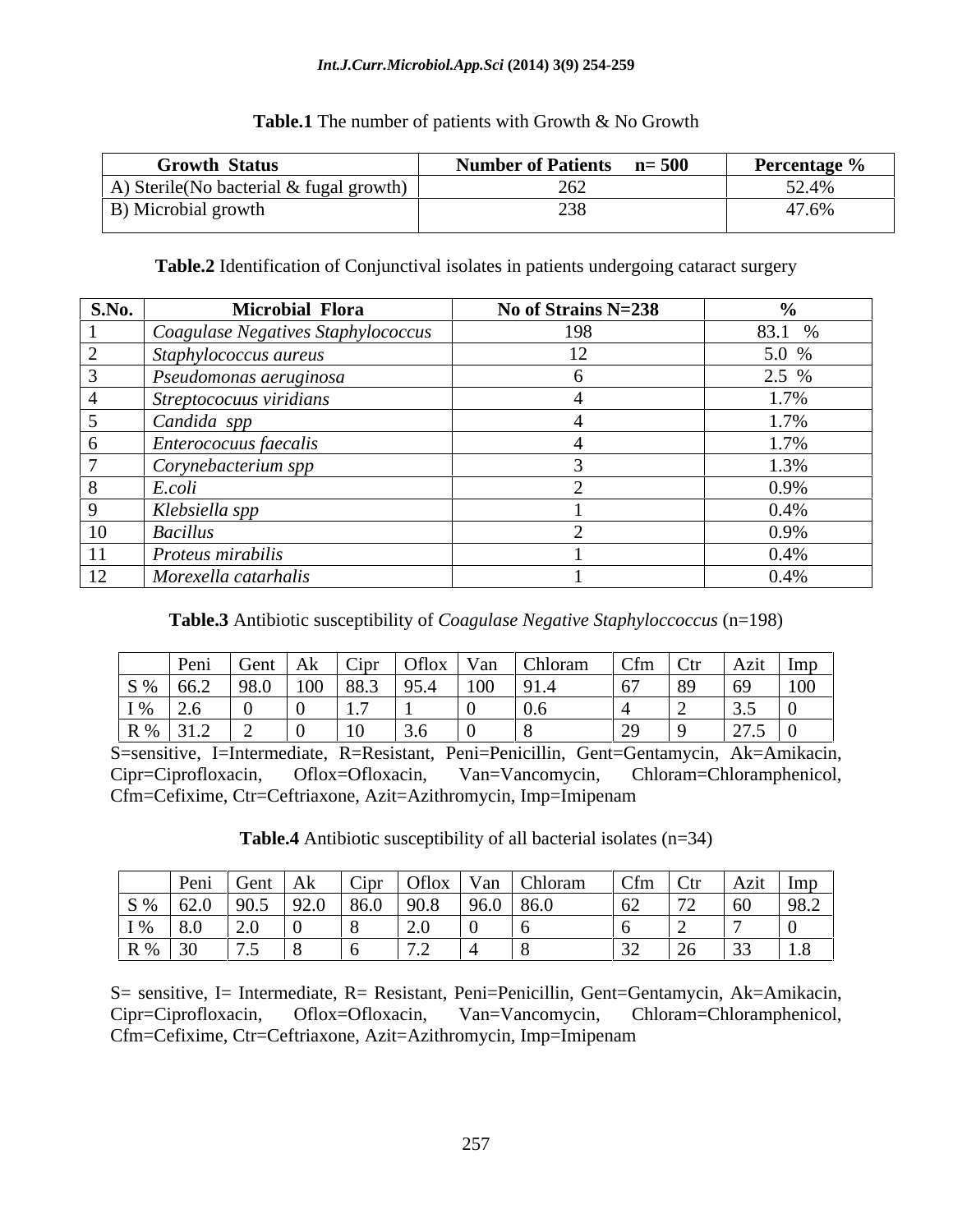So evaluation of the conjunctival bacterial In a study by Terence *et al.,* also reported flora and their sensitivity pattern is of at high sensitivity with ciprofloxacin, most important to prevent most dreaded gentamycin, vancomycin and complication of cataract surgery. Although chloramphenicol against CONS. In contrast there are many published paper from other Harper *et al.,* 2007 demonstrated high countries on the normal flora of the eye and resistance to fluroquinolones among CNS their sensitivity pattern to antibiotics these isolated from patients with endopthalmitis. data cannot be applied wholesale to Indian as several factors affect the type and

In the present study *Coagulase Negative* organism identified by culture of eye flora

The result of our study was very similar to against them. *Ta et al.,* (2009) showed 82% of the isolates were CONS. Haggag *et al.,* (2011) and *De-* Kaspar *et al.,* (2005) demonstrated that CONS was the most common bacterial flora reported 76% and 76.2% CONS Cham, T.L., Valenton, M.J., Lim, R. (2010). respectively. *Barnabas Mshengila et al.,* from Uganda also reported the similar findings in 2013 but they find 62% positivity of CONS isolates. They also reported  $2<sup>nd</sup>$ most common bacteria was *Staphylococcus*  Cheesbrough, M. (2000): Medical laboratory *aureus* (21.0%) and Haggag *et al.,* (2011) found 10.5% *Staphylococcus aureus* which agree with our present study in which we found *Staphylococcus aureus* as  $2<sup>nd</sup>$  most found *Staphylococcus aureus* as 2<sup>nd</sup> most Ciulla, T.A., Starr, M.B., Masket, S. (2002).

With regards to sensitivity patterns based update. *Ophthalmol.,* 109(1): particularly in case of CONS vancomycin, <br>imipenam, amikacin, gentamycin, ofloxacin Ciulla, T.D., Starr, M.B., Masker, S.M. and chloramphenicol were found to be most (2002). Bacterial endophthalmitis effective in a study by Keshav and Basu in 2012 almost similar sensitivity patterns were

high sensitivity with ciprofloxacin, gentamycin, vancomycin and

sensitivity and resistance pattern of bacterial In conclusion, we find (52%) of healthy in developing countries. north Indian eyes were culture positive. *Staphylococcus* (CONS) was identified as recovered. CONS showed high sensitivity the most isolated bacteria among the with vancomycin, imipenam, fluroqunilones conjunctival microbial flora 198 strains out and aminoglycosides. Our study may help to of 238 growth representatively, (83.1%). eye surgeons in choosing pre and post These results agree with many studies that operative treatment to avoid postoperative proved CONS are the most frequent complications. It is important not only for with different percentages. know the most common ocular bacterial CONS isolated predominantly (83.1%), while some gram negative isolates also cataract surgeons but all ophthalmologists to flora and the antibiotics most effective against them.

# **References**

- nd *Philipp. J. Ophthalmol.*, 34: 19–22. Ocular bacterial flora and antibiotic sensitivity among Filipino patients undergoing routine cataract surgery.
	- manual for tropical countries, vol. 2, Microbiology. Butterworth Heinemann, Oxford.
- frequently isolated bacteria (5.0%). Bacterial endophthalmitis prophylaxis for cataract surgery: an evidence- 13–24.
- noticed. 109: 13–26. Ciulla, T.D., Starr, M.B., Masker, S.M. (2002). Bacterial endophthalmitis prophylaxis for cataract surgery: An evidence based update. *Ophthalmol.,* 109: 13–26.